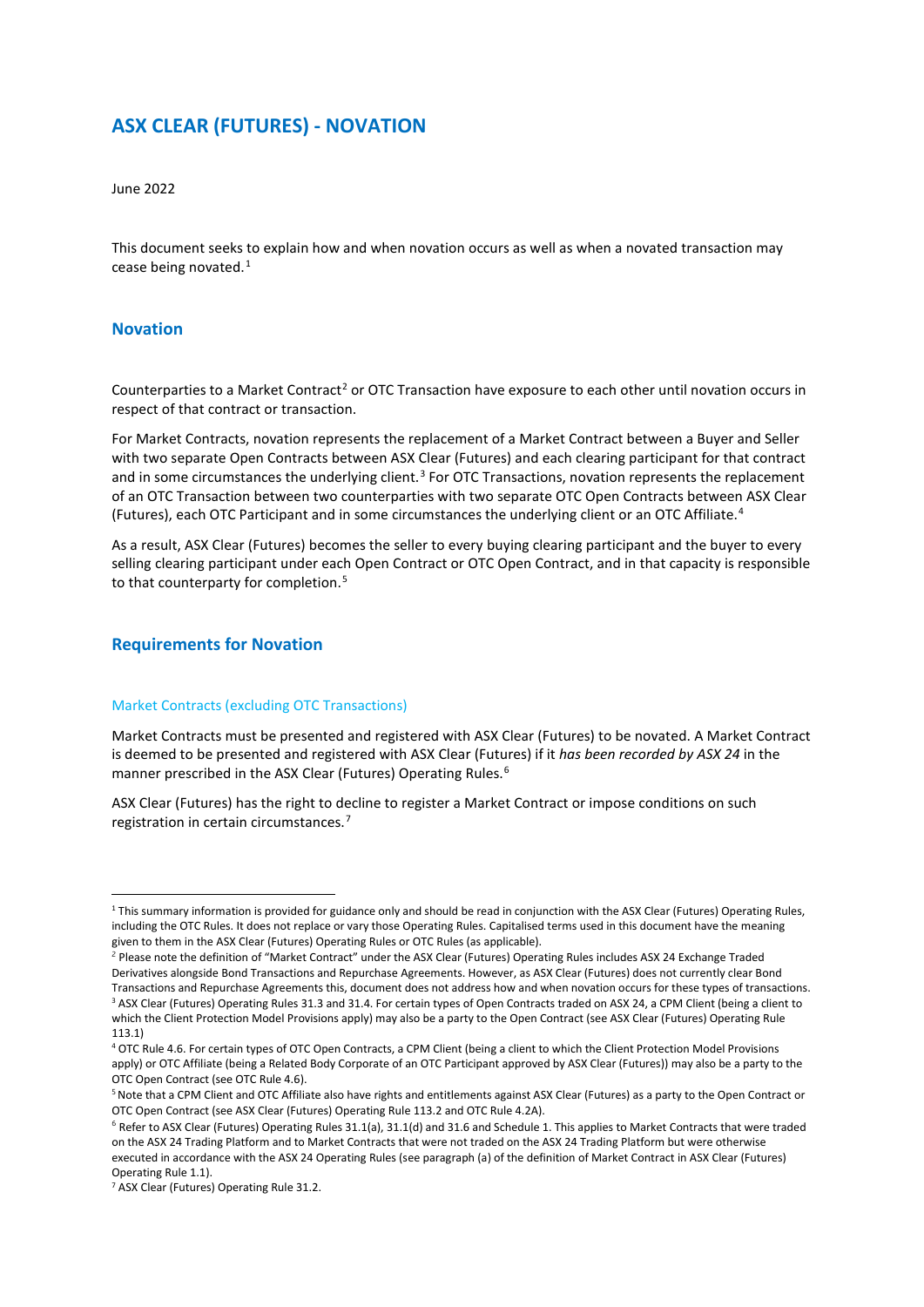#### OTC Transactions

For an OTC Transaction to be novated, it must be:

- presented to ASX Clear (Futures) for registration<sup>[8](#page-1-0)</sup> in an acceptable message format using an Approved Trade Source System in accordance with the OTC Rules;<sup>[9](#page-1-1)</sup>
- eligible to be accepted for registration by ASX Clear (Futures), including by satisfying the OTC Eligibility Criteria set out in the OTC Rules and OTC Handbook; [10](#page-1-2) and
- if the OTC Transaction is submitted for registration by an OTC Affiliate or CPM Client, its OTC Participant has consented to the registration, or is taken to have consented to the registration, in accordance with the OTC Handbook $^{11}$ .

## **When Novation Occurs**

#### Market Contracts (excluding OTC Transactions)

For Market Contracts which meet the above requirements for novation, the ASX Clear (Futures) Operating Rules deem the novation of such transactions as having taken effect when the transaction is recorded by ASX 24[12](#page-1-4), which will occur:

- for transactions traded on the ASX 24 Trading Platform, upon the ASX 24 Trading Platform producing a matched trade record of the Trade;<sup>[13](#page-1-5)</sup> or
- for transactions that were not traded on the ASX 24 Trading Platform, upon being submitted to and accepted for registration by ASX Clear (Futures).<sup>[14](#page-1-6)</sup>

#### OTC Transactions

For OTC Transactions which meet the above requirements for novation, the OTC Rules deem the novation of such transactions as having taken effect from the time ASX Clear (Futures) received the submission for registration.[15](#page-1-7)

1

<span id="page-1-0"></span><sup>8</sup> The persons authorised to submit OTC Transactions for registration are OTC Participants, or an OTC Affiliate or CPM Client if an OTC Participant has consented to registration (see OTC Rule 4.3).

<span id="page-1-1"></span> $9$  OTC Rule 4.3.

<span id="page-1-2"></span><sup>10</sup> See OTC Rule 4.5 and 4.11, and OTC Handbook Rule 4.5, 4.11 and Schedule 1. ASX Clear (Futures) also has discretion to register an OTC Transaction even if it does not meet all the eligibility requirements for registration (see OTC Rule 4.5).

<span id="page-1-3"></span><sup>&</sup>lt;sup>11</sup> See OTC Rule 4.3. An OTC Participant is taken to have consented to the registration of an OTC Transaction submitted by its OTC Affiliate or CPM Client if a Credit Token is attached to the transaction at the time of submission or a Consent Message is subsequently provided to ASX Clear (Futures) in response to a request for consent in accordance with the OTC Handbook (see OTC Rule 4.3 and OTC Handbook 4.3). An OTC Participant will also be taken to have consented to the registration of an OTC Transaction submitted by its OTC Affiliate where the OTC Participant has not notified ASX Clear (Futures) of a Credit Token Issuer or Consent Provider applicable to the OTC Affiliate (see OTC Handbook 4.3).

<span id="page-1-4"></span><sup>&</sup>lt;sup>12</sup> A Market Contract will be recorded by ASX 24 on the day on which the contract is traded or in the case of trades effected after the Close of Trading, on the next Business Day (see ASX Clear (Futures) Operating Rules 1.1 (definition of "Recorded by the Exchange").

<span id="page-1-7"></span><span id="page-1-6"></span><span id="page-1-5"></span> $13$  ASX Clear (Futures) Operating Rules 1.1 (definition of "Recorded by the Exchange"), 31.1(a), 31.3, Part 3(a) and Part 5 of Schedule 1 under heading "Australian Securities Exchange Limited (Exchange)". Novation may occur at an earlier time for Market Contracts that have been confirmed as being allocated in accordance with the ASX 24 Operating Rules (see ASX Clear (Futures) Operating Rule 31.1(c)). <sup>14</sup> ASX Clear (Futures) Operating Rules 1.1 (definition of "Recorded by the Exchange"), 31.1(a), 31.3, Part 3(b) and Part 5 of Schedule 1 under heading "Australian Securities Exchange Limited (Exchange)." A clearing participant can identify whether a Market Contract has been submitted to and accepted for registration by ASX Clear (Futures), as it will be recorded in the Genium clearing system.<br><sup>15</sup> OTC Rules 4.5 and 4.6, and OTC Handbook Rule 4.5(e). An OTC Participant can identify whethe submission for registration of an OTC Transaction, as it will have a "cleared" status in the ASX OTC clearing system.